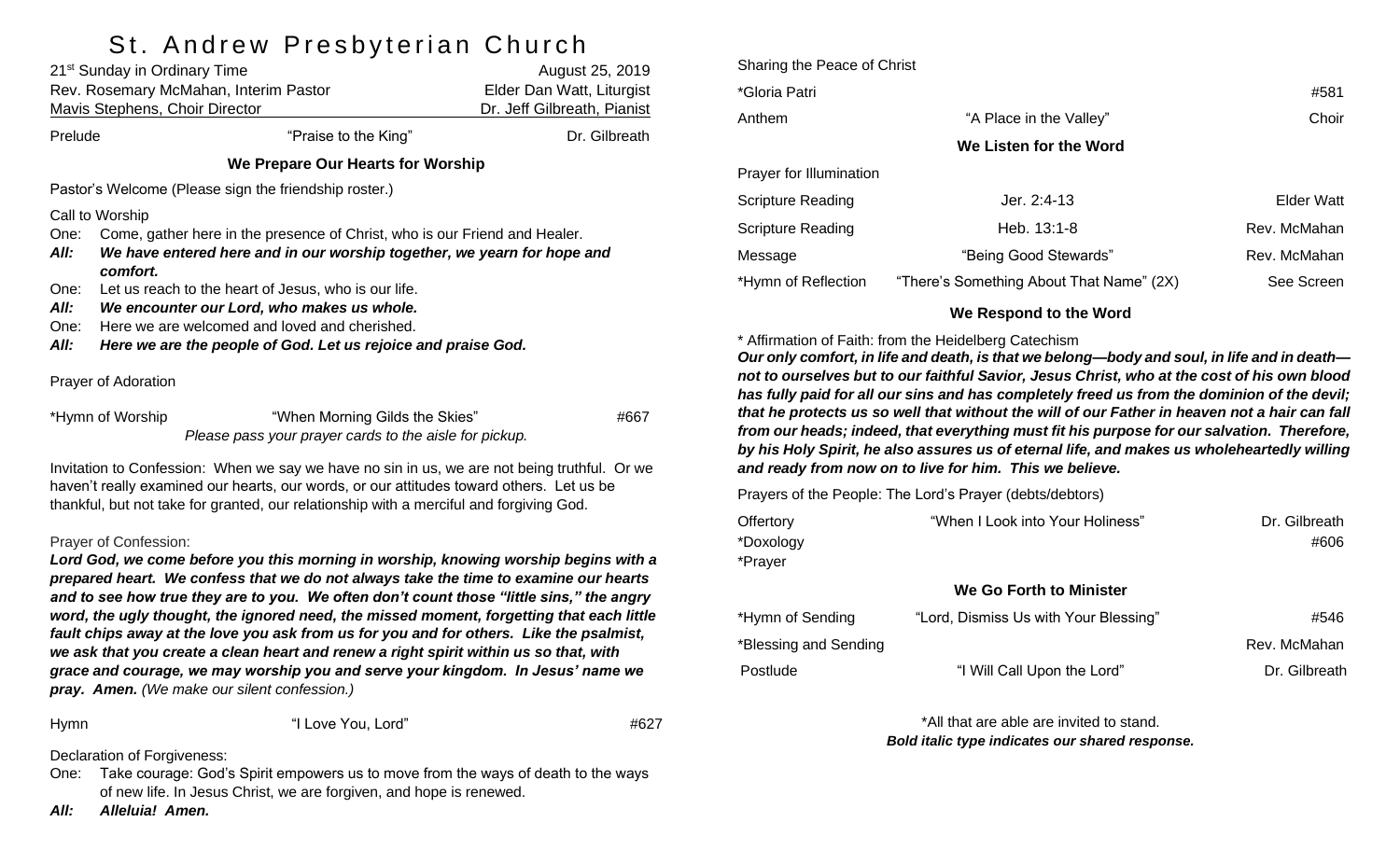#### *To Our Visitors & Guests:*

Welcome! It is a blessing to have you in worship with us today. We warmly invite your participation in the worship, fellowship, and ministry of this congregation where everyone is welcome as God's child. The pastor is available to answer any questions you might have after worship or by email or phone. There is a place for you here, and we are delighted to have you with us today.

### **To All:**

The baptismal font at the entrance into the sanctuary signifies baptism as the entrance into the Universal Church and our inclusion in the worldwide family of Jesus Christ. It reminds us to remember our baptisms and be thankful.

### **Prayer for Wholeness Opportunity:**

#### **"God heals the brokenhearted, and binds up their wounds." Ps. 147:3**

Next, Sunday, Sept. 1, we will begin our monthly Prayer for Wholeness Opportunity during worship. Healing is an act of God, not an action we can make; but we can, and are called, to pray for one another. Following the Prayers of the People, anyone who would like to come forward and silently offer their request for healing for themselves or others will be invited to do so. The pastor will pray and offer anointing with oil on the forehead for anyone who desires it.

If you would like a more personal prayer time, you are encouraged to contact Pastor Rosemary to set a time when she and a commissioned prayer person can pray more fully with you. **"Heal me, O Lord, and I shall be healed; save me, and I shall be saved, for you are my praise." Jer. 17:14.**

If you have questions, please contact Pastor Rosemary.

An audio and written copy of each week's sermon is available on the website at [www.standrewdecatur.org.](http://www.standrewdecatur.org/)

# Welcome to



## *"Growing in Faith; Sharing the Good News; Living in God's Love."*

August 25, 2019

Rev. Rosemary McMahan, Interim Pastor 3310 Danville Rd. SW Decatur, AL 35603 Office: (256) 355-6310 [churchoffice@standrewdecatur.org](mailto:churchoffice@standrewdecatur.org) pastor@standrewdecatur.org [www.standrewdecatur.org](http://www.standrewdecatur.org/)